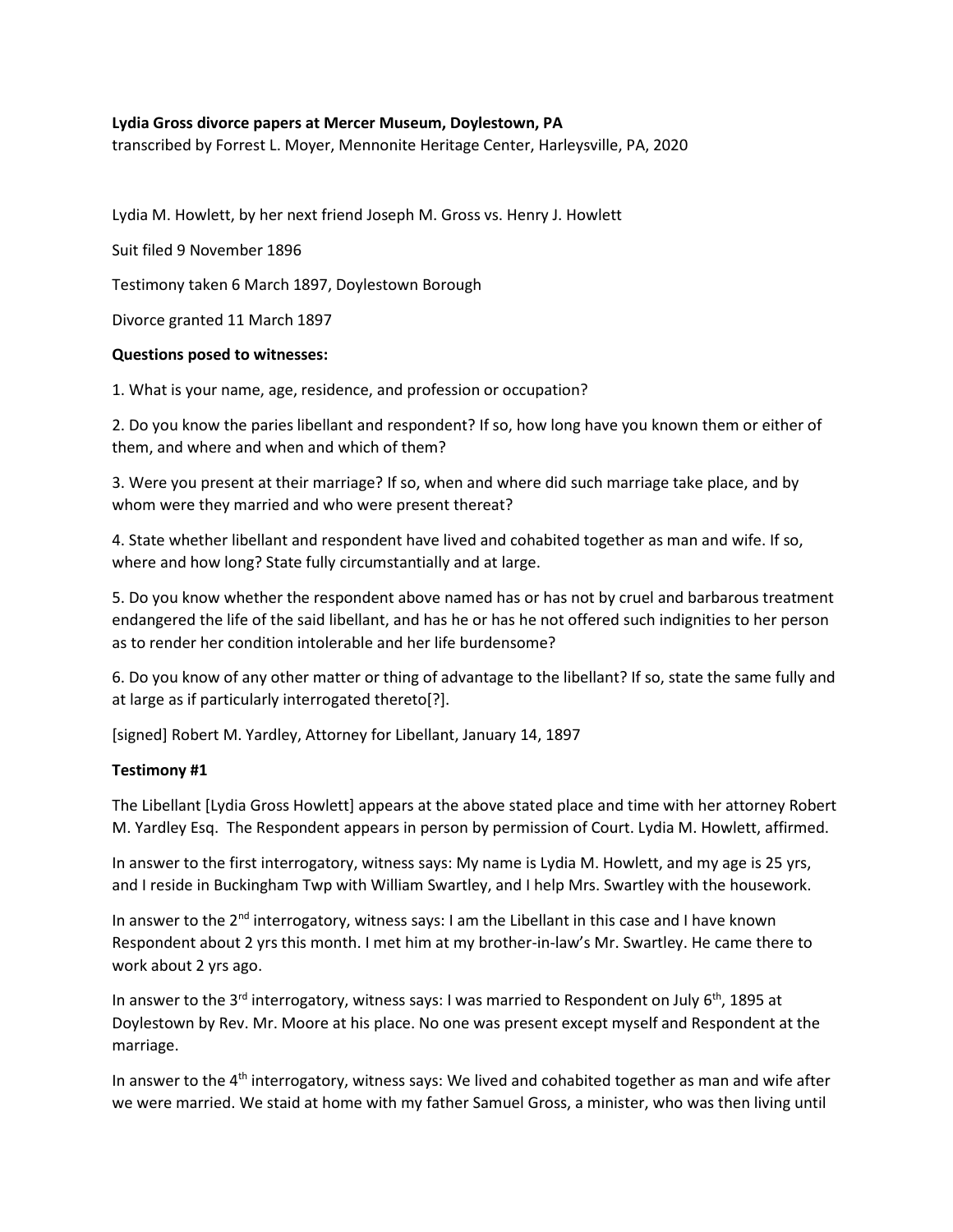the following month[?]. That was in Buckingham Twp. My father…[two lines]. Then we moved to Line Lexington, Bucks County, and lived with my brother Christian Gross. We lived there until the  $31<sup>st</sup>$  of March '96, and then moved. I had bought a home and lot just outside of Doylestown Boro in Buckingham Twp of Fred Weingartner, and we moved onto that place, and we continued to live there until I had my husband arrested on  $16<sup>th</sup>$  July 1896.

In answer to the 5<sup>th</sup> interrogatory, witness says: Some 3 or 4 days before my father died in Aug 1895, while we were living in Buckingham, he [Howlett] came home on Sunday night, told me that Ed Hemmerly had been telling him some tales about me. He was cross all that night, did not sleep in the bed, and threatened to kill me. He did not tell me what the stories were except that Hemmerly had been talking bad about me. He struck me with his fists that night at different times.

Then a few weeks after my father died he said again that people were talking bad about me. I told him that I would see Mr. Hemmerly and find out for myself what he had said. Then my husband said that it was not true, that Mr. Hemmerly had not said anything bad about me, but had always praised me highly. That night he was in very violent temper, did not sleep all night but walked the floor. He told me he would make away with me. He would never live with me. He came up to the 2<sup>nd</sup> [floor] occasionally to see if I was asleep. He gave me a couple of blows that night. I didn't sleep at all that night. I cried nearly all night and was afraid to go to sleep.

When we were getting ready for my father's sale, before we moved to Line Lexington, then he complained that there was a great deal to do, and he got very cross and was very abusive. He called me all sorts of vile names, frequently called me "son of a bitch," "damn dirty bitch," these two names he usually used, and they were the ones he usually called me when mad. On this occasion he was very cross, and said it would not take him long to cut my throat. He said he did not want to move to Lexington, but he had made the bargain to go himself and I was satisfied to go with him. He also struck me on this occasion.

After we got to Line Lexington, he threatened to go to sea. I was about to be confined [for childbirth], and I did not want him to go until after I was confined. He would frequently go away. I did not know where he was. He would sometimes come home late at night. Upon one occasion he came home without my knowing it. I did not know he was home and I did not discover it till the next morning. Then he stamped on the floor and called me to the other room. I asked him where he had been and he said he had been under the bed in the spare room all night. He was very cross then. He called me all sorts of bad names. He said that I had been bad and been going with other men before I was married. He said I had been going with Reuben Beck. I had not been bad with him. He accused me of going with ministers, brothers and everybody. From that time on he was very frequently cross, very insulting in his language, and frequently struck and abused me. He said he would not own the child and he would kill it. I was in a family [way] at that time.

During that time while I was in a family way, he made me work very hard. He would not work, he would lie in bed and make me carry his meals, nearly always carried his breakfast to him and sometimes his dinner. In the afternoon he would get up and go away and sometimes would not come back till the next morning. At the time we were at Line Lexington, when I was in a family way, we were butchering. I had to do a great deal of work then. One morning I said I had very severe pains and I was unable to work. He said you have got to work, you [he] made me do a large washing that afternoon. I told him I was sick and wanted to do it the next day. He said he would turn the machine for me. He turned one machine full out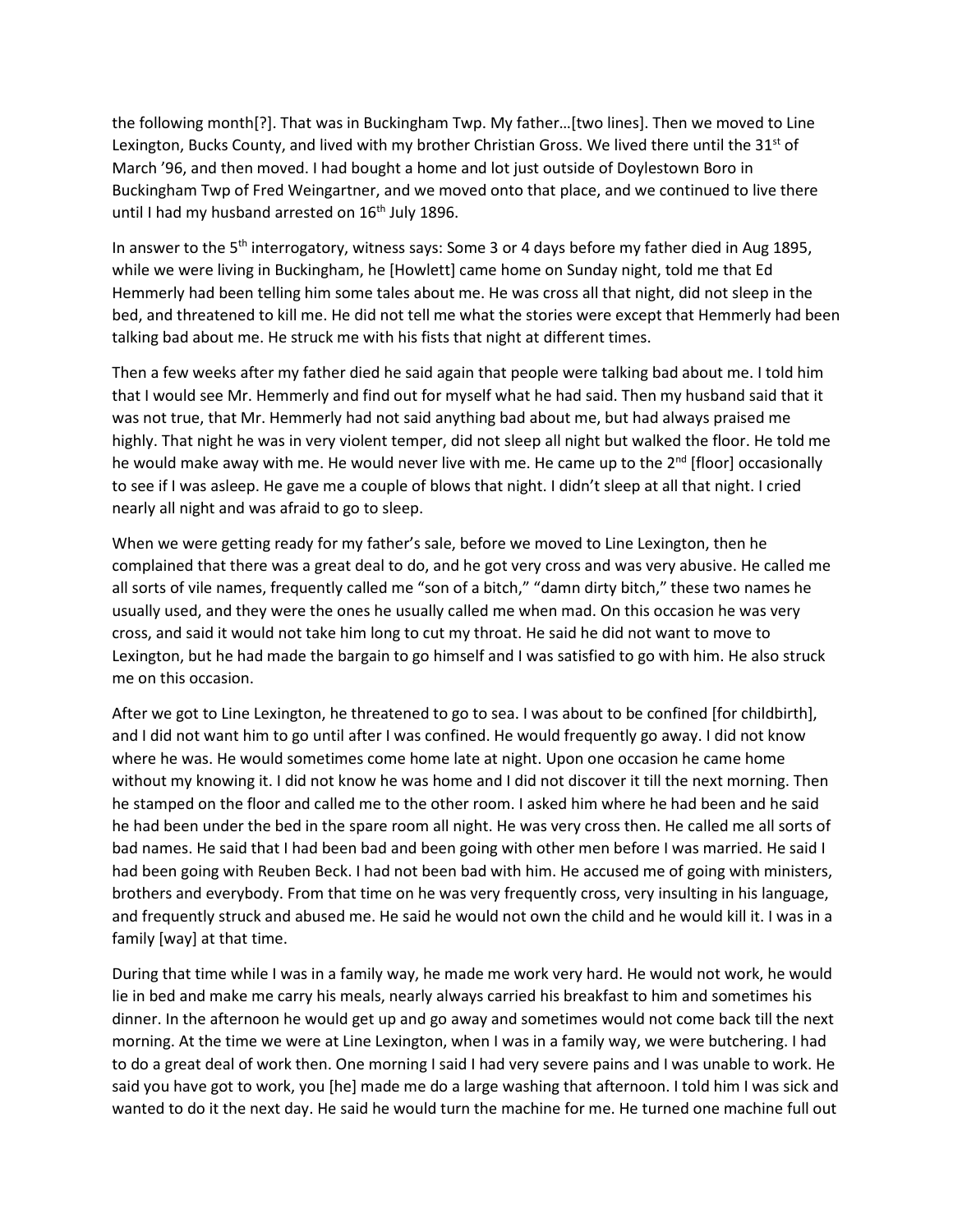and then said he was sick. He said I would have to do it myself, and then he laid down on the floor. He said I will work off that kid. The child was born the next afternoon. It was born alive and lived one day. He was very cross that day the child was born. He would not go for the doctor. He wanted me to go to the doctor, but I was in no condition to go, and finally my brother went to the doctor for him. This was the 19th of Dec 1895.

After the birth of the child he was worse than he was before. He was continually and every day very cross and abusive. He would often chase me out of the house with a butcher knife, would threaten to kill me. I was very much afraid he would kill me, and I would have frequently to go away and keep out of his way until his temper cooled. After he would get over these spells, he would say he was sorry, but it would soon happen again, and in the course of an hour it would be repeated. During these times he would frequently and most every day assault me. Upon one…[page missing from photos taken by Forrest Moyer on 8/19/2020, present in original manuscript].

…afraid, because he told me I must get out of the house. I went out, and he locked the doors. I went to a neighbor's, I came back in about one hour, the doors were locked. He was in the house, but wouldn't let me in. I made a noise at the door and called to him. He knew I was there, but made no answer and would not let me in. I went away and came back again in about an hour, and then he let me in. He then dressed up and said he was going to leave and started across the fields.

Upon several occasions he threatened to kill me and chased me out of the house. On one occasion, when I was washing dishes, shortly before we moved, he grabbed up the dish pan and dashed the water in my face. He picked up the tea kettle and said he would scald me. I ran screaming to the door and he said, "Keep quiet, the neighbors will hear you. I won't do anything to you."

I had some money of my own, and I bought the "town quarter lot" in Buckingham Twp. He went to James and Randall and ordered the deed made in his name. They would not put it in his name, as I had bought it. When we came over to make the payment, he wanted the payment made in his name. I made it in my name. We were going out to Hemmerly's. He left me on the road. He said if he could not have the money he would leave me.

We moved to the Buckingham place March  $31<sup>st</sup>$ . Cora Hemmerly was there the first week, and things went well. After she left he went back to his old tricks. He locked me down stairs every night, wouldn't let me come up. He put all the fires out down stairs, carried the wood out, locked the doors and tok the keys up stairs with him. One door he couldn't lock, and that he tied with ropes. I couldn't get out of the house and had to stay there all night in my night clothing. The first night he did this, he let me come up about 4 o'clock in the morning, but after that he didn't let me come up stairs at all. After I had gone up stairs at night and prepared for bed, he would make me go down stairs in my night dress, and lock the doors. He made me do this, said I was not fit for God, man or Devil, that he wouldn't sleep with me. He threatened to kill me if I didn't go. He would take hold of me and push me to the head of the stairs. I had either to go down or be pushed down. He sometimes pushed me out of the door and then locked the door by tying it with ropes. This happed for 10 days or 2 weeks every night during that time I was locked down stairs. He said the first night that he did not intend to keep me down so long, he wanted to get the dirty Dutch out of me. He had overslept himself. I heard him up stairs until after midnight.

Then he went to work somewhere about the middle of April for Mr. Hemmerly. Then he was not home much during the day. He didn't come home at nights, and I went out to Hemmerly's and slept with my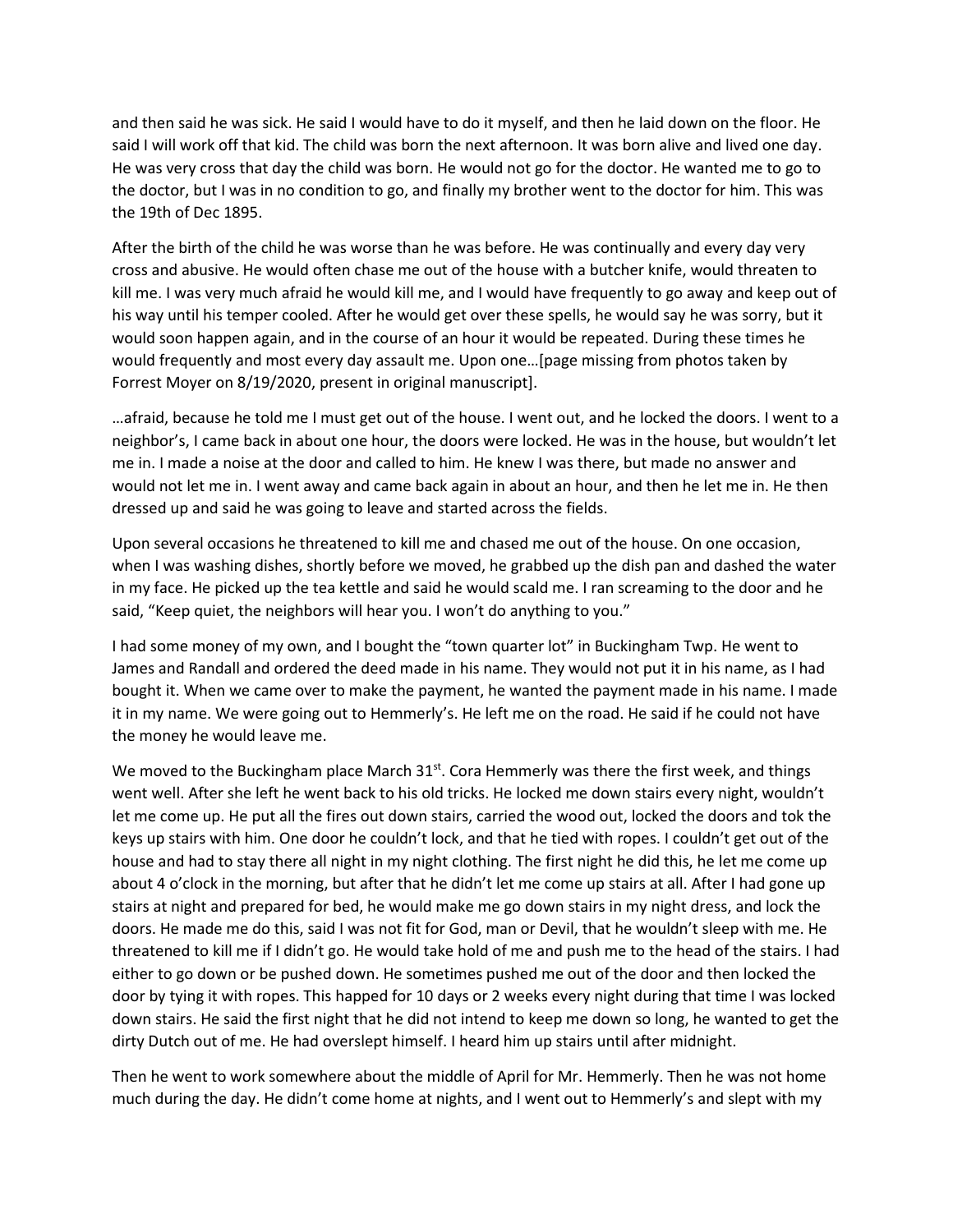husband. I was working out by the day then, and we both slept at Hemmerly's at night. When we would come home to do the work about our place, he would go into the house, lock me outside, and then he would tear up the house from top to bottom. He would pull out all the bureau drawers, strew the things about the floor, tear up the bed clothing, take my clothing from the nails and throw them about. I think this must have happened 25 times that I had to clean up the house. Several times he threw my clothes out of the house. He told me to pack them up and leave him.

Upon one occasion about May 30, on Sunday, we were at Hemmerly's. They had gone away and left us in charge of the place. I was sitting in the hammock. He came out and wanted me to go to our place. I said we had promised to stay there while the Hemmerly's were away. Then he went in the house, threw my clothes out the door and said I should get dressed up and go home. I didn't go right away. He came out and took hold of me. First he struck me on the arm, and then threw me down, choked me and kicked me 3 times on the leg. I had 3 distinct marks where he had kicked me. He said he would make me mind him. I then got ready to go, and he wouldn't leave me go. He said he didn't want me to show him up to the Hemmerly's.

2 or 3 weeks after this, he wanted me to get "Diamond Dyes" in Doylestown. I couldn't get them for the price he wanted. When he came home I met him and told him. He was very cross, he called me all kinds of bad names, accused me of most everything, and struck me in the face. My face was bruised and swelled. He was afraid Hemmerly's would see it and coaxed me to tell them that I had the toothache. I never told Mr. or Mrs. Hemmerly about his treatment of me until a few days before he was arrested. I tried to keep it quiet.

I was with child again about May  $1^{st}$ . I was afraid to stay alone at night, and I would go out to Hemmerly's, and we would both stay there. He used to say the child would be marked up from head to foot, he wouldn't have the child, he would work it off. He threatened to give me something in tea or coffee to kill the child, to produce an abortion, and if he couldn't do it that way he would kill it after it was born. About 6 weeks before his arrest, he kicked me in the back and said he would kill the child. From that time on he continually abused me, called me vile names, threatened me and struck me. This happened over and over again. About the 10<sup>th</sup> of July 1896, when we were at Hemmerly's, after we had gone to bed or in the morning before we had got up, he had been cross all night and said he would kill the kid. He placed both hands on my stomach and put all his weight there and jumped out [of bed]. On the Sunday morning following, he did the same thing, placed both hands on my stomach and again said he would kill it. This made me sick and flooded badly. He then wanted to make me walk out to our house. I told him I couldn't walk there. Then he went out to the lot. Later in the day, when I got to feeling better, I got Mrs. Hemmerly to take me out on the way to church. He was then very cross. He then threatened to kill me and said I wouldn't live but that day. He would pick up a chair and threaten to strike me. He was so cross he frothed at the mouth. I was afraid and went out in front of the house where the neighbors could see me, thinking he would not hurt me when they could see us. I was afraid to stay there and went back to Hemmerly's. He came back there at that time at night, but he was very cross and very ugly to me all that week. He assaulted me that Monday night. He pinched and bit me on the arm. Often the more I suffered the better[?] he was satisfied.

On Wednesday 15<sup>th</sup> of July I swore out a warrant for assault and battery against him. On the Sunday night before that, he tore up the house from top to bottom. He had it locked with ropes and the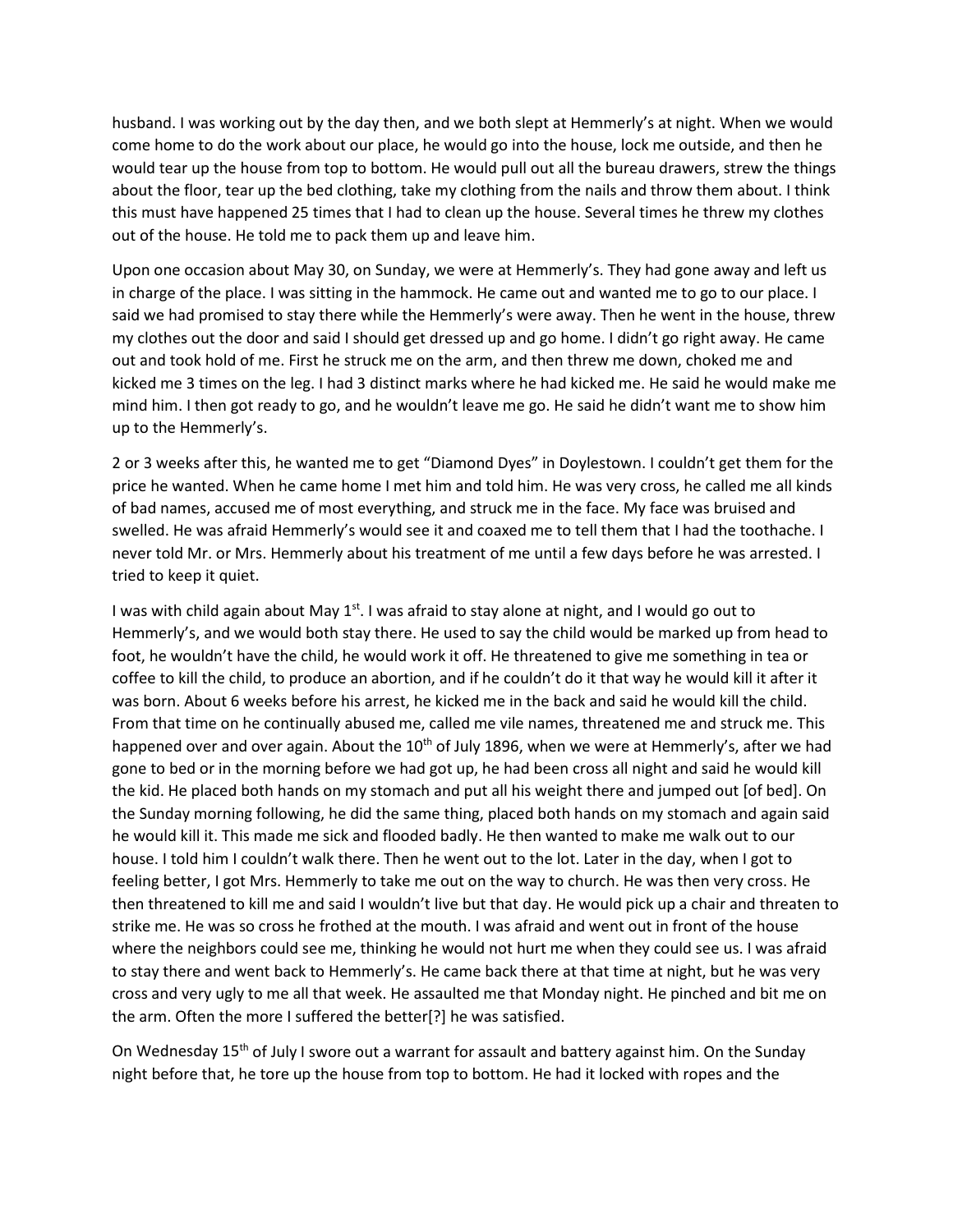windows nailed down so I couldn't get in. The criminal case was tried at Sept court, and pleaded guilty. He was sent to County Jail for 1 year and to keep the peace for 2 years, with \$500 security.

I was born in Bucks Co., and have lived here all my life and have never lived anywhere else. My husband's treatment of me was so bad that I could not live with him any longer. I could not work. I could not get meals. I was locked out of the house most of the time when he was home. I was afraid he would do me harm or kill me. I could not sleep, I could not live with him.

In answer to the 6<sup>th</sup> interrogatory, witness says: I don't know any more.

Respondent asks the Libellant the following.

Libellant's answers are as follows.

Libellant says that Respondent was away at nights a great deal.

I [Lydia] did not say that you [Henry] went with other women, any more than I said you were intimate with Swartley's hired girl, and that the language and way of talking to her was very improper. I did not say that you used any more influence over me than anyone else before our marriage. I did not say that you squandered all my money in pure wastefulness. The only money that you squandered of mine was my earnings last winter. I never said I saw you in company with any woman for indecent purposes, although I think it is improper for a man to hug a single girl and putting his hands under her clothes, as you stated yourself to me. I asked the girl and she said the same thing that you said.

I cannot state the exact time you chased me with a butcher knife, but I know you did it a great many times and with scissors too. And one of the places was while I was sewing at the machine, and also when you baked me up against the wall. I said that you did lock me out many times when I was in my night clothes. The first time I took your overcoat to cover myself up, but after that you locked it up, so I had nothing on. I then took the mat to cover myself, but you also took that, so that I could not use that, and then you took the clothes line and tied it to the outside door, so that I could not open it.

I did say that you put both hands on my stomach when you jumped out of bed, and you accomplished what you intended to do—the child is dead.

Chickens were bought out of Respondent's wages and also set of dishes and mirror and a small cupboard. Libellant says that Respondent did not pay anything on organ. I paid \$60 cash and the rest remained unpaid. You did not want me to pay that sum in cash, so I worked out by the day in the garden, and sold out of the garden. You used some of my money on several occasions…[three words]. That is the way the \$3 got used. The money found in the handkerchief after you were arrested was money that I had…[one word].

Mr. Yardley asked Libellant the following: My husband contributed very little towards my support, he bought nothing for the house. What I had to eat, I bought with my money, and I bought what he ate also. He bought no clothing of any kind for me. He never bought any furniture for the house except what I mentioned. I worked after I was married part of the time. As long as my father lived, I kept house for my father and worked at my brother-in-law's Mr. Swartley, and got paid for my services. After I went to housekeeping, I boarded two of my brothers. I did some sewing while I was at Line Lexington. After I moved to Buckingham, I worked out by the day and sold my garden vegetables. I was not allowed much of that money. I carried it all to my husband. I had to do this. I have been unable to do anything while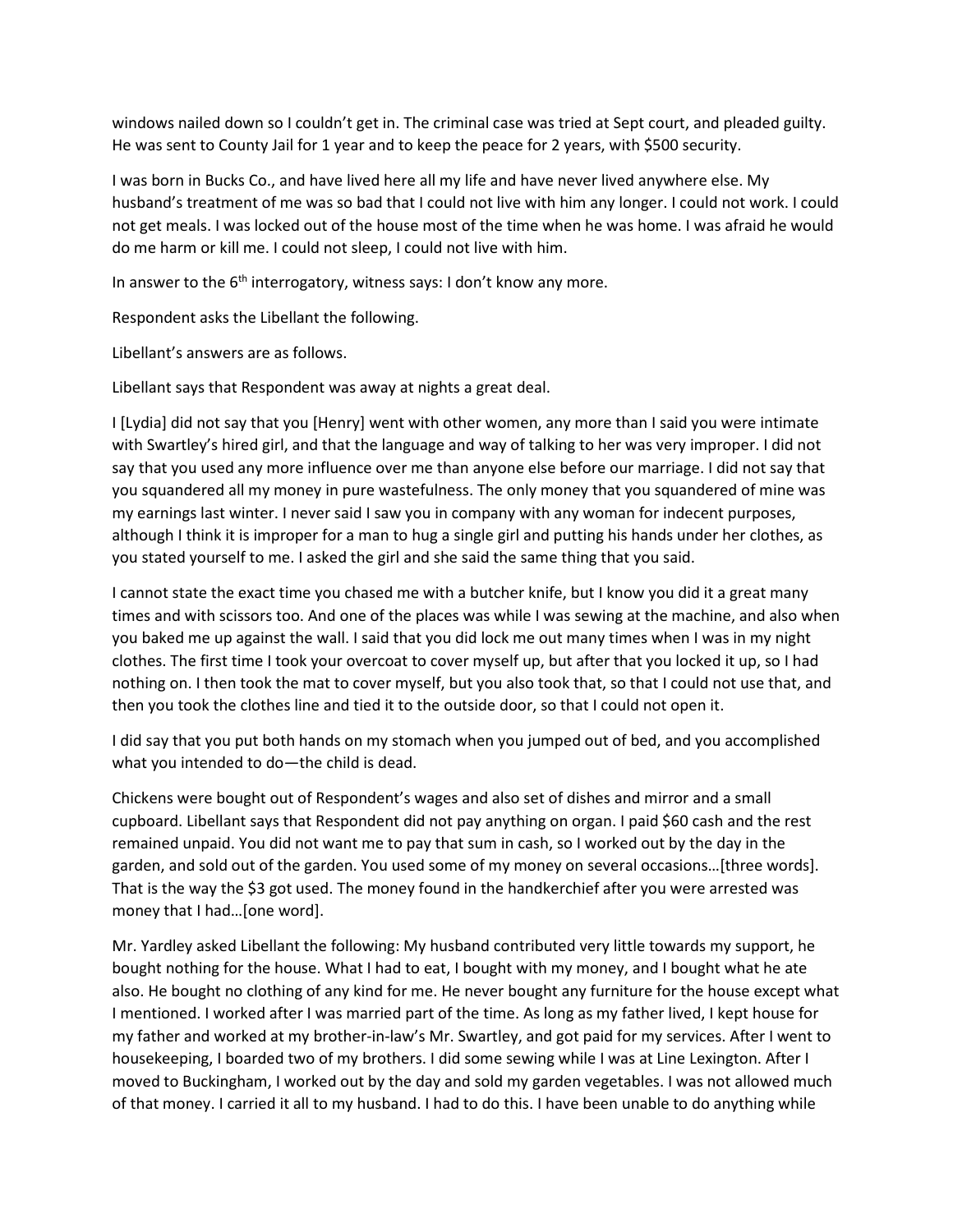my husband has been in jail. I am not in good health now. The birth of my last child was a miscarriage. I have not been well since. The last miscarriage happened Dec 12, 1896.

My husband came from London, England. I knew him from March to July before I married him.

[signed] Lydia M. Howlett

Examination taken, reduced to writing and subscribed by her and affirmed to, at the time and place above mentioned, before me. John L. DuBois Jr., Examiner

# **Testimony #2**

Edward [Edwin] Hemmerly affirmed.

In answer to the 1<sup>st</sup> interrogatory, witness says: My name is Edward [Edwin] Hemmerly and live in Buckingham and am 58 years old. I am a farmer.

In answer to the 2<sup>nd</sup> interrogatory, witness says: I know Henry Howlett and Lydia M. Howlett. I have known Henry Howlett for 5 years. I have known him since I met him on the road to my place, and then I hired him for a month. He stayed with me until the following April. He then left and said he hired on a vessel, then he came back in August and said he was discharged from the vessel after he had been[?] on 2 weeks and drawn a month's pay. Then he left and said he was going to England to his father's. He said his father was a builder in London. About Christmas I received a letter postmarked London from him. About 3 weeks [later] I received another letter from him. He came back on 20<sup>th</sup> of March and staid till the 20<sup>th</sup> of June, but he was dissatisfied before that time and he had his trunk packed. After that I got a letter from him postmarked Canada. He came back in August. He got work in [lower?] Buckingham. He roamed about from one place to another and finally got to Swartley's. I have known Mrs. Howlett for several years.

In answer to the 3<sup>rd</sup> interrogatory, witness says: I was not present to [at] the wedding, but my wife and I were invited to the Gross' house to the wedding supper after they were married. We were there while they were at the minister's. I saw their marriage certificate that evening after supper.

In answer to the 4<sup>th</sup> interrogatory, witness says: I knew them to live together at Lexington and on their lot as man and wife. They slept together as man and wife at my house while he worked there.

In answer to the 5<sup>th</sup> interrogatory, witness says: I heard he did not treat her right, but I never saw anything. I saw that Mrs. Howlett's cheek was swollen one night, and she said it was from toothache. The week before he was arrested I went down to their house and found the door fast. We didn't get in that morning, but the next morning we got in and found a pile of clothes on the floor, bed clothes and her clothes and all kinds, the table was lying upside down, and also found the chairs tumbled over. The stairway was so full of bed clothes that we could not get up. When I got upstairs there was a new hammock cut in pieces and a gum[?] gossamer tore in small strips as wide as one's hand, and the bureau drawers were lying on the bed and on the floor. Nothing was on the beds but the mattresses. One door was tied with a rope. Mrs. Howlett had told me the morning before about her trouble with her husband. She said she had never told anybody before, but said she could not live that way anymore. I saw him in the Justice's office when he was arrested, and I asked him why he behaved so badly to her, and he said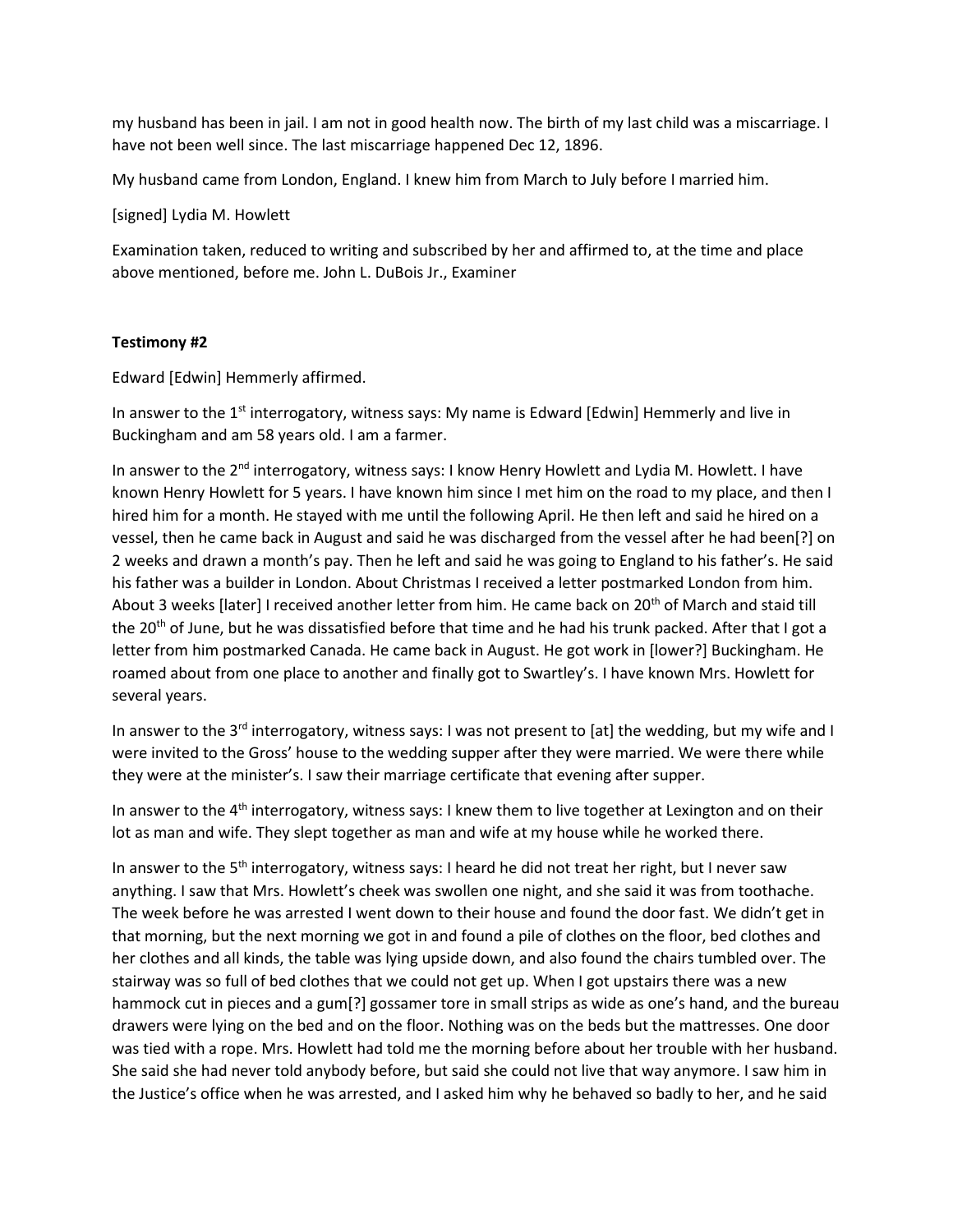he did not know. I never told him any tales about his wife being bad or anything else. I never heard anything about her to tell.

There are no cross examination and no questions to ask.

In answer to the  $6<sup>th</sup>$  interrogatory, witness says he did not know anything more.

[signed] Edwin Hemmerly

Examination take, reduced to writing and by him subscribed and affirmed to at the time and place above mentioned, before me. John L. DuBois, Jr., Examiner

# **Testimony #3**

Christian Gross, affirmed.

In answer to the 1<sup>st</sup> interrogatory, witness says: I am 28 years old and live at Line Lexington and am a carpenter by trade.

In answer to the 2<sup>nd</sup> interrogatory, witness says: I first saw Henry Howlett the day of his wedding at my father's place in Buckingham. Mrs. Howlett is my sister.

In answer to the  $3<sup>rd</sup>$  interrogatory, witness says: I was not present at their wedding.

In answer to the 4<sup>th</sup> interrogatory, witness says: Libellant and Respondent lived together as man and wife at Line Lexington and at their lot in Buckingham. I boarded with them at Line Lexington, together with my brother and little child.

In answer to the 5<sup>th</sup> interrogatory, witness says: Henry Howlett did not provide for his wife and did not support her. I know he was out of work. I provided work for him. He would start a job, and sometimes work a day or two, maybe 3 or 4, and then for some cause he would stop and never finish it. The result was that the people were dissatisfied, he did not seem willing to do it. I could have provided plenty of work for him if he had attended to it. As a general rule, when we would come home during the day at dinner time, or even at supper time, he would be in bed. He would get up about bedtime, about the time we went to bed he would get up. Very often when I paid him any wages, he would go away for a day, and once staid till the next day. I have heard him complain and use very bad language to his wife, and I knew she was afraid of him, but I never saw him strike her.

Upon cross examination, Respondent had no questions to ask.

[signed] Christian M. Gross

Examination taken, reduced to writing and by him subscribed to and affirmed to at the time and place above mentioned, before me. John L. DuBois, Jr., Examiner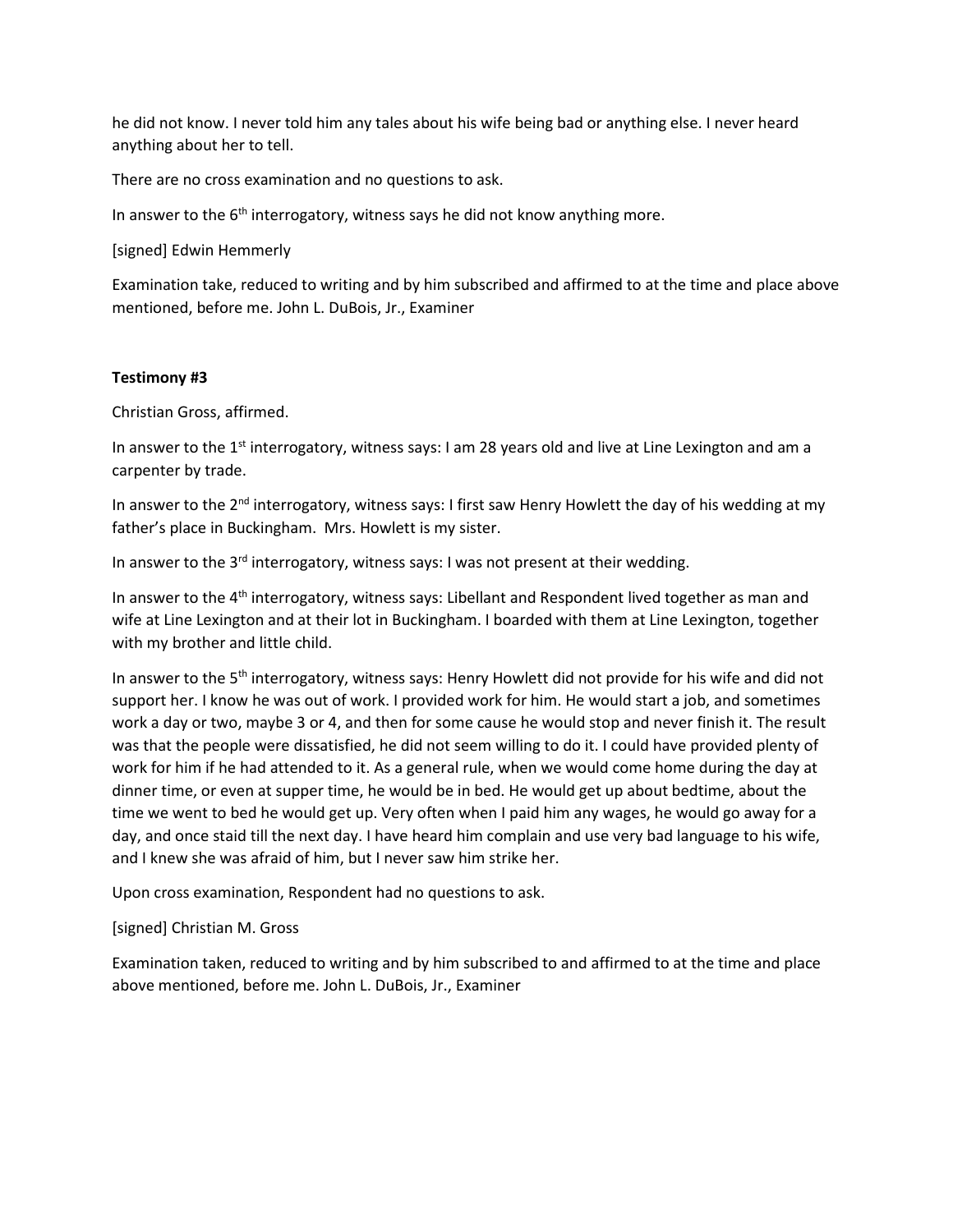### **Testimony #4**

The Respondent, being present, is informed by the Examiner that he has the right to testify in his own behalf if he so desires, but that he may decline to testify and cannot be called upon to do so. Thereupon the Respondent says he desires to testify in his own behalf.

Henry Howlett, sworn.

Witness says: I came to Swartley's to work, was hired by the month, married Lydia Gross, who was living there keeping house for her father. I quarreled[?] with her occasionally until we moved to Lexington, but I don't remember harming her seriously from the time we were married till we moved to Lexington. She received pay from her father for keeping house for him at \$1 a week. That money was spent principally between her and I. The first money spent by me after I was married was the sum of \$9.95. I went to Phila. that time and brought back a parlor mirror, a small medicine cupboard and a set dishes, and a hat for myself. I think when I returned home I had .75 in money.

After the sale we moved to Lexington. I occasionally worked out by the day. I worked for Mr. Swartley, going from Lexington there to work. I also worked some for Christian M. Gross. I did not work a great deal for him. The work was not plentiful. I mostly worked when I had the chance to work. Sometimes I was unable to work, by suffering occasioned by a kick of a horse. On one occasion I got a job shoveling and the work was too hard for me to stand, so I left it, and I asked Mr. Christian M. Gross to collect my wages for me. I could not get them myself. I went away that Saturday.

My wife claims that the money I got I never did anything with it for the house. She claimed my money went for cigars and tobacco and car fare. I often went to Phila. during the winter and I took money which I received from her brother and board money. I never came back from Phila., but once, intoxicated. Money that she earned and I earned helped to keep us. I got things cheaper in Phila. than I did here. I made the price of car fare every time I went.

I always held the name in the neighborhood as being sober and industrious. While I laid with her I was never in the company of any other woman contrary to her wishes. I don't want to deny that I didn't treat her right, but that I can't admit that I was lazy and didn't work. If I had the chance to explain to her in private, many things that she thinks she has positively proven, she hasn't proven at all.

Upon cross examination, witness says that Libellant exaggerated some things that she testified to. I have struck her repeatedly. I have threatened to kill her. I was in a passion when I threatened her, but I did not intend to do it. I threatened to destroy both children. I remember one, but I cannot swear positively to both. I did not try to kill it. I kicked her once or twice. It was not a direct kick but a push. I remember laying one hand on her stomach. It was not done from any bad intention. I don't remember putting both hands on her. It was not my intention to kill the child, although I said it. I told her I would make her work it off.

I locked her down stairs as she testified on one or two occasions. I mean to say that I did lock my wife down stairs in her night clothing, but don't remember how often. Upon one occasion I found a blanket on her when I compelled her to stay down stairs, and I took it from her so that she could not have that protection. I also took my coat and other things that she had to protect her. I don't know what my object was in treating my wife that way. She was a good wife to me.